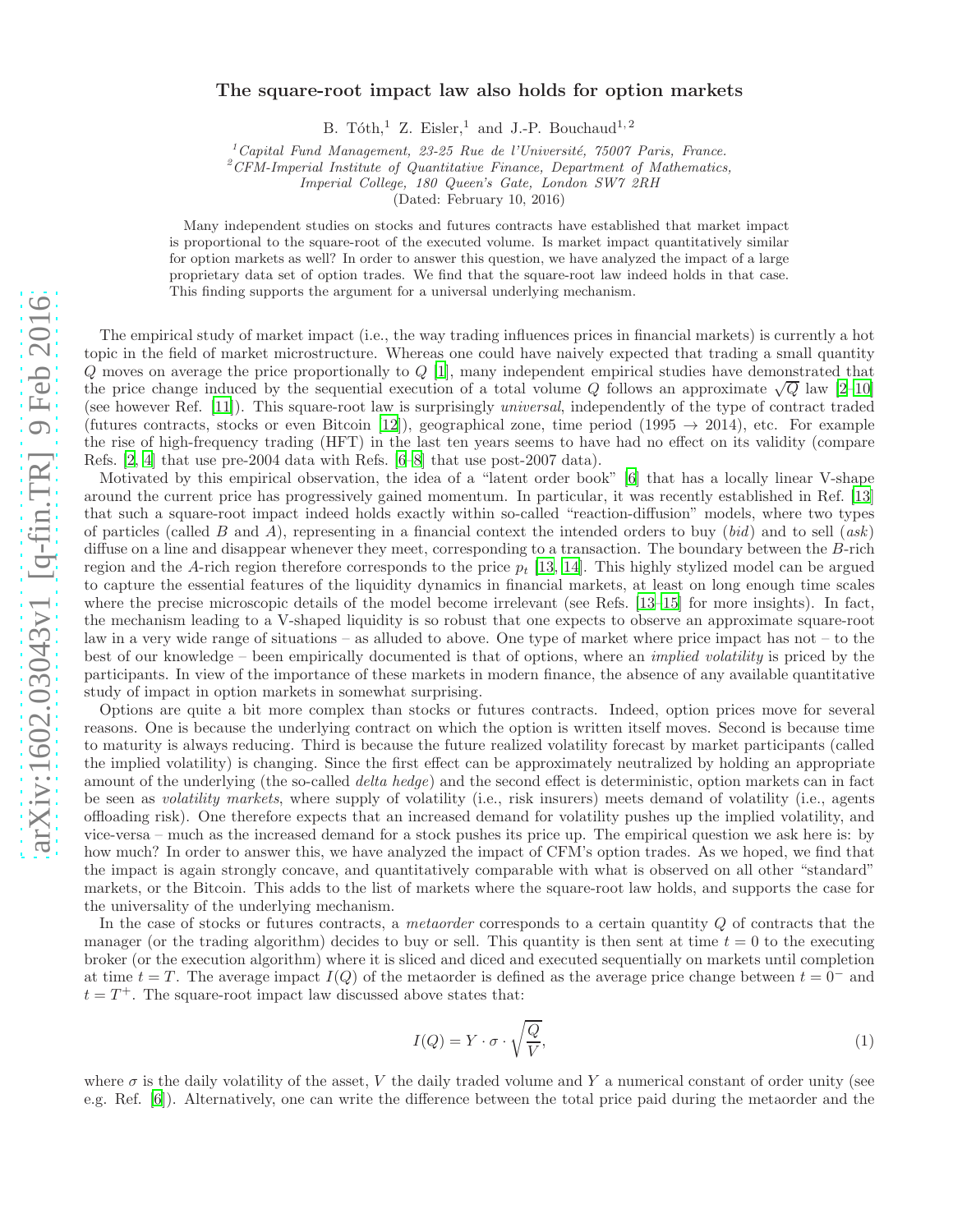

FIG. 1: Running averages of the scatter plot of the rescaled impact  $s = S/(Q_{\nu}\sigma_{\sigma})$  vs. the volume fraction  $\phi := Q_{\nu}/V_{\nu}$  for LT and ST options. The data has been shifted vertically to remove the linear cost term  $b$  in Eq. [\(4\)](#page-1-0) and allow a log-log representation that illustrates the quality of the power-law fit. The fitted slopes, respectively  $\delta_{LT} \approx 0.40$  and  $\delta_{ST} \approx 0.43$ , are close to the expected universal 1/2 value corresponding to the square-root impact law.

price of the first trade (usually called implementation shortfall, or slippage) as:

$$
S(Q) = \int_0^Q I(q) dq = \frac{2}{3} \cdot Y \cdot \sigma \cdot \sqrt{\frac{Q}{V}} \cdot Q.
$$
 (2)

For option markets, our definition of Q is amended to take into account the fact that the same implied volatility can be traded using many different options, with different maturities and strikes. We will denote the net amount of vega traded by CFM on a given day by  $Q_{\nu}$ , and the total gross amount of vega traded by the market by  $V_{\nu}$ . These correspond to the amount of directional volatility risk traded on a given underlying contract, after being delta hedged. We also define  $\sigma_{\sigma}$ , the so-called *volatility-of-volatility*, as the standard deviation of the daily returns of the implied volatility of the options we traded, weighted by the traded vega amount. If the square-root impact law defined above for standard assets can be extended to option markets, one should expect the implementation shortfall measured after trading a size  $Q_{\nu}$  to have the following form:

<span id="page-1-1"></span>
$$
S(Q_{\nu}) = \frac{2}{3} \cdot Y_{\text{vol}} \cdot \sigma_{\sigma} \cdot \sqrt{\frac{Q_{\nu}}{V_{\nu}}} \cdot Q_{\nu}.
$$
\n(3)

This is what we attempt to test below using our proprietary data set, which consists of 450,000 metaorders traded across options on more than 1000 single US stocks, in the period August 2013 to January 2016. Liquid options are on average mildly out-of-the-money (with a large dispersion) and have maturities ranging from a few days to over a year. We somewhat arbitrarily distinguish between short term (ST) options, with maturity  $\leq$  3 months at the time of execution, and long term  $(LT)$  with maturity  $> 3$  months at the time of execution, such that roughly half of the 450,000 metaorders are ST, the other half are LT. We measure implementation shortfall as the quantity weighted difference between the price of the traded options at the moment of the trade and their price at the moment when the metaorder decision was taken. We then rescale the instantaneous shortfall of each metaorder by the traded quantity  $Q_{\nu}$  and the volatility-of-volatility of the considered options, and finally make a scatter plot of the result as a function of the volume fraction  $\phi := Q_{\nu}/V_{\nu}$ . For readability, we show in Fig. 1 the running average over 5,000 successive points of  $s := S/(Q_{\nu} \sigma_{\sigma})$ , and compare it to the best power-law fit of the form<sup>1</sup>

<span id="page-1-0"></span>
$$
s = a\,\phi^{\delta} + b.\tag{4}
$$

<sup>&</sup>lt;sup>1</sup> The fits are made on both whole sets of ~ 225,000 points, after removing ~ 50 outliers for each set, and before doing the running average. Note that this running average is much smaller than the noise around it, which is by definition of order 1 since the y-axis is divided by  $\sigma_{\sigma}$ .